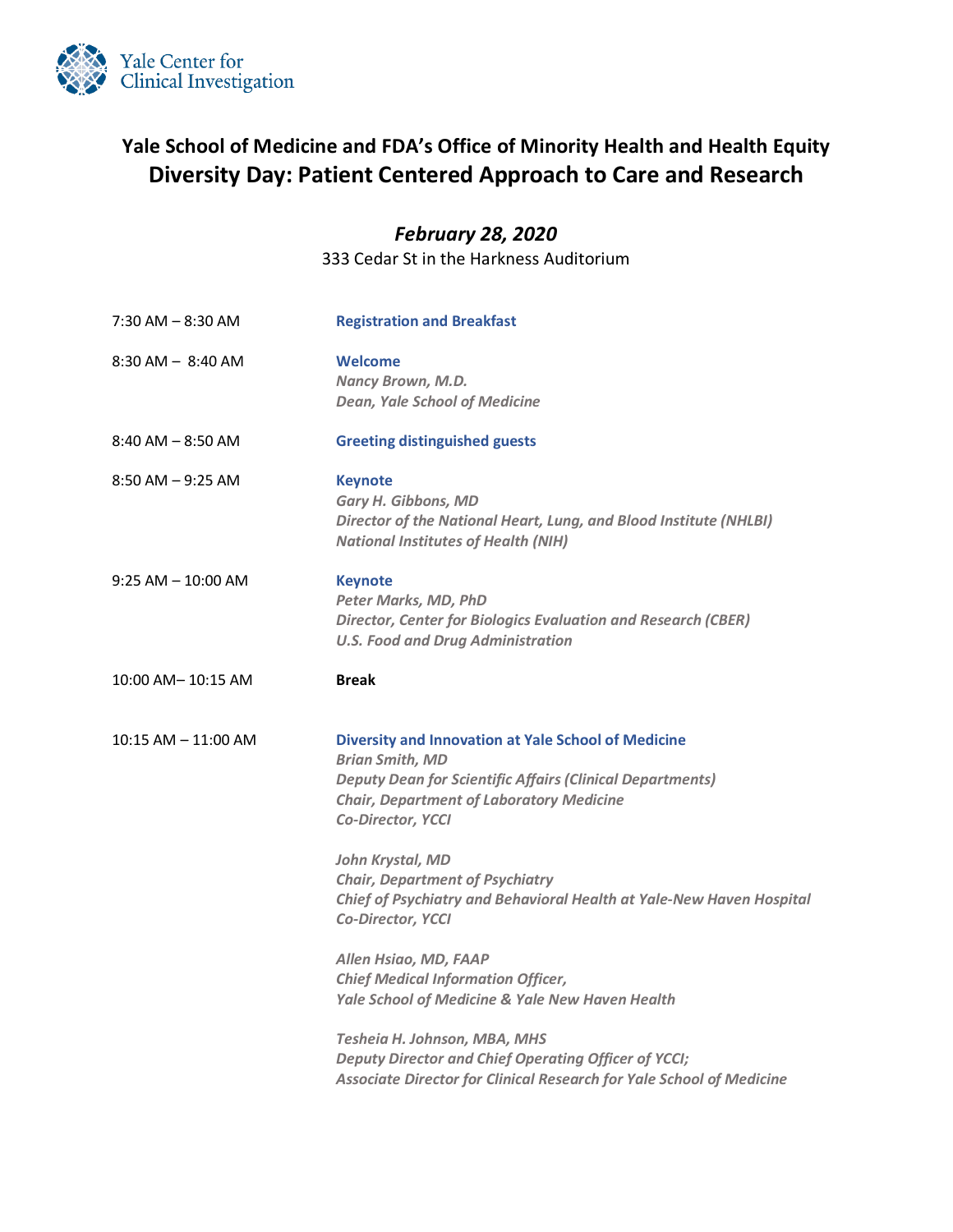| $11:00$ AM $- 12:00$ PM | Panel Discussion: How patients, community, and academia can work<br>together to achieve diverse participation in research?<br><b>Representatives from Yale Cultural Ambassadors Program AME Zion</b><br>Church and Junta, academia, and past trial participants |
|-------------------------|-----------------------------------------------------------------------------------------------------------------------------------------------------------------------------------------------------------------------------------------------------------------|
| $12:00$ PM $-1:00$ PM   | Lunch                                                                                                                                                                                                                                                           |
| $1:00$ PM $- 2:00$ PM   | <b>Diversity and Innovation at FDA</b>                                                                                                                                                                                                                          |
|                         | <b>Office of Minority Health and Health Equity</b><br><b>CAPT Richardae Araojo</b>                                                                                                                                                                              |
|                         | <b>Associate Commissioner for Minority Health, FDA</b><br>Director, Office of Minority Health and Health Equity                                                                                                                                                 |
|                         | <b>FDA Snapshots</b><br>Milena Lolic, MD, MS<br><b>Lead Medical Officer</b><br><b>Professional Affairs and Stakeholder Engagement</b>                                                                                                                           |
|                         | <b>Office of the Center Director, CDER/FDA</b>                                                                                                                                                                                                                  |
|                         | <b>Partnered training initiatives</b><br><b>Fabian Sandoval, MD</b><br>CEO & Research Director, Emerson Clinical Research Institute (ECRI) and<br><b>Emerson Diversity Health Foundation</b>                                                                    |
| $2:00$ PM $-3:15$ PM    | Panel Discussion: How industry can partner with stakeholders to achieve<br>diverse participation in research?                                                                                                                                                   |
|                         | Luther T. Clark, MD, FACC, FACP (panel chair)<br>Deputy Chief Patient Officer, Global Director, Scientific, Medical and<br>Patient Perspective, Office of the Chief Patient Officer, Merck & Co., Inc                                                           |
|                         | Narinder Chopra, Director; Patient Feasibility, Enrolment and Retention,<br><b>Biogen</b>                                                                                                                                                                       |
|                         | Dr. Marie-Claude Raymond, VP Clinical Operations, United States,<br><b>Boehringer Ingelheim</b>                                                                                                                                                                 |
|                         | Paul Underwood, MD, FACC, FSCAI, Boston Scientific Corporation                                                                                                                                                                                                  |
|                         | Nicole Richie, Global Head Health Equity Science and Strategy, Clinical<br>Development at Genentech Roche, co-lead Advancing Inclusive Research                                                                                                                 |
|                         | Sandra Amaro, Director, Clinical Trial Diversity Lead, Pfizer                                                                                                                                                                                                   |